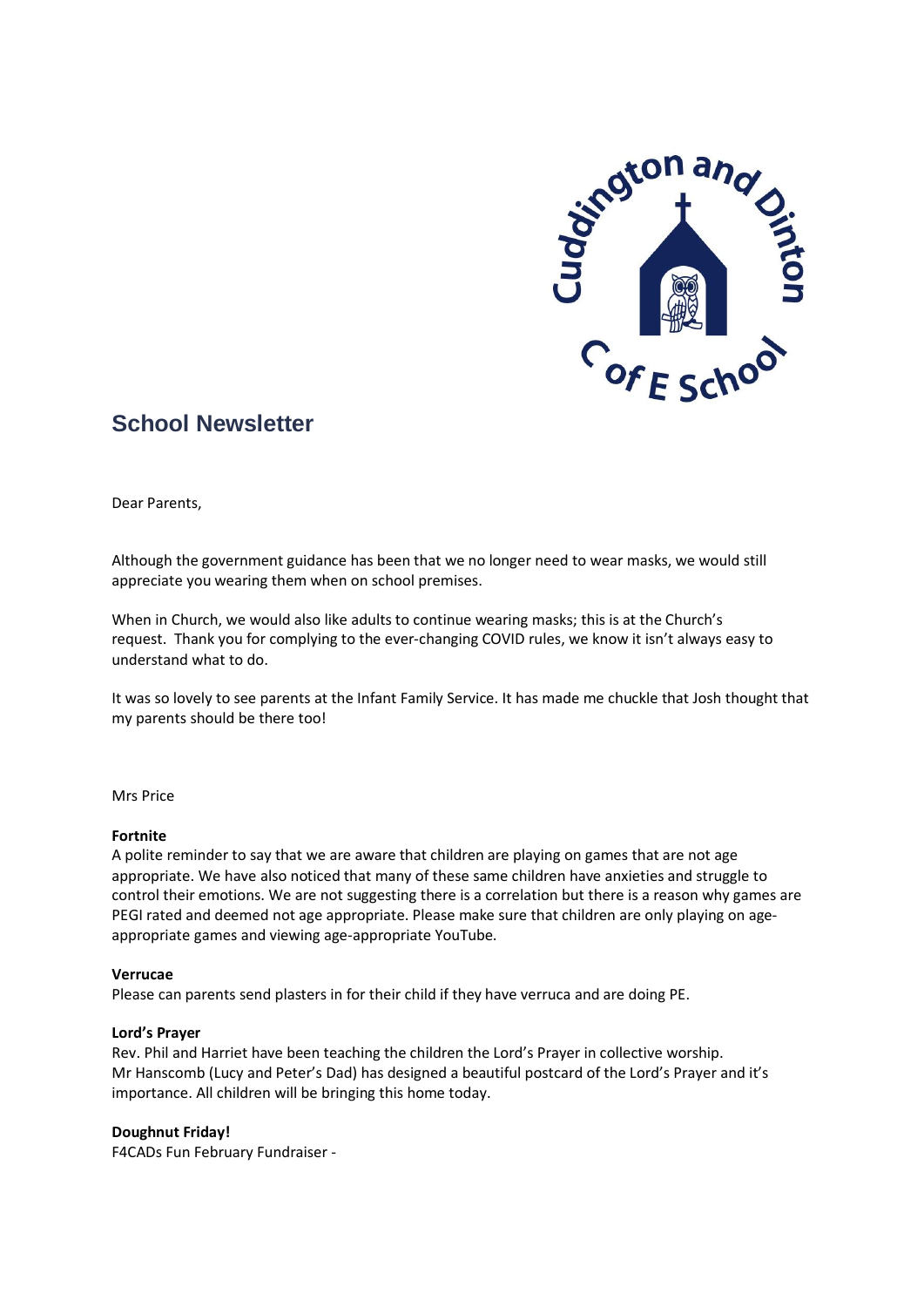On Friday 11th February on the Infant and Junior school playgrounds. Fresh fruit available too. Everything 50p!

#### **Parent Forum**

The next Parent Forum meeting is Friday 4<sup>th</sup> February at 1.30pm on the Junior site. Please make sure you get your thoughts to your Parent Rep by Wednesday 2<sup>nd</sup>, so they can send them to me.

#### **Science Fact**

Arsenic killed Napoléon because it was in his wallpaper! - great fact Martha.

#### **Staffing**

Mr Chaplin will be leaving Cuddington and Dinton after February half term. He will be taking up the position of a Marketing Manager in a Sports company based in Romsey. The children and staff are sad to see him go but delighted that he has the job he has wanted since leaving University.

Mrs Clifton will be joining us as a TA after February half term. Her family are relocating to Haddenham, and her two children will be joining us in year 1 and year 3 after half term.

#### **Thame Youth Theatre**

A fun and vibrant place for members. Creating confident children of tomorrow; Nurture, Nurtured, Nurturing. We have classes on Monday's & Friday's see attached flyer for further information.

#### **Important Dates -**

3rd February - Junior Family Service

4th February - Parent Forum

6th February - Echoes rehearsal (2-4pm)

7th & 8th February - Book Look afterschool

16th & 17th February - Parents Evening

17th February - Half Term (21 - 25th February)

18th February - INSET Day

28th February - Return to school

#### **Payments Open -**

Morning and Night Owls bookings

Donations 2021 (junior site food contributions)

Year 6 Derby 2022 Residential trip

Junior site hot lunches for next half term